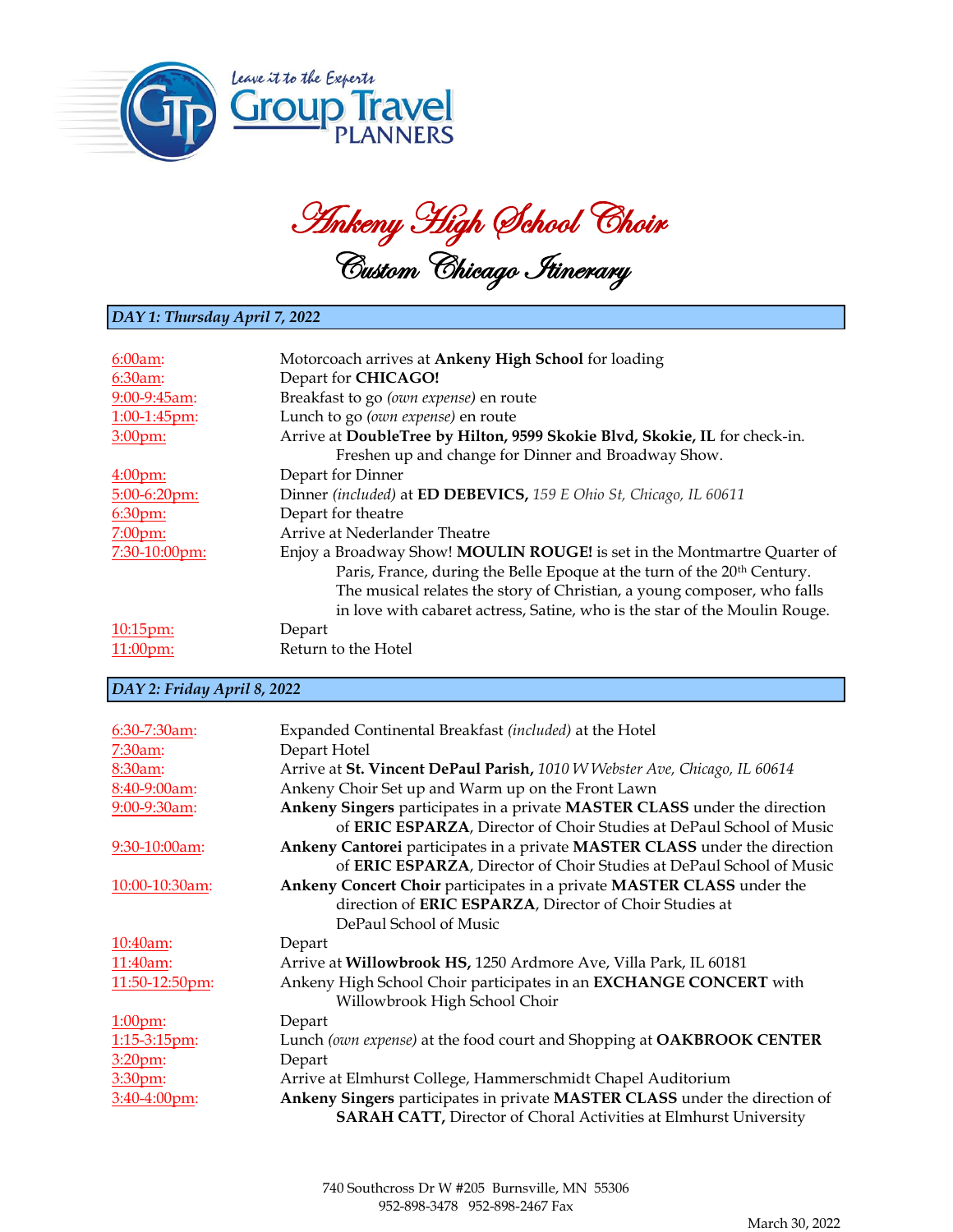| Ankeny Cantorei participates in private MASTER CLASS under the direction of     |
|---------------------------------------------------------------------------------|
| <b>SARAH CATT, Director of Choral Activities at Elmhurst University</b>         |
| Ankeny Concert Choir participates in private MASTER CLASS under the             |
| direction of SARAH CATT, Director of Choral Activities at Elmhurst              |
| University                                                                      |
| Group change on Bus to prepare for Dinner Theatre                               |
| Depart                                                                          |
| Arrive at the castle for <b>MEDIEVAL TIMES</b>                                  |
| Imagine stepping back in time one thousand years, as you feast on a hearty four |
| course Dinner Banquet (included) served by your own serf at Medieval            |
| Times, then sit back and marvel as stallions perform intricate maneuvers,       |
| and knights joust for the honor of their King and Queen                         |
| Depart                                                                          |
| Return to the Hotel                                                             |
|                                                                                 |

## *DAY 3: Saturday April 9, 2022*

| 7:00-8:00am:       | Expanded Continental Breakfast (included) at the Hotel                                                                                    |
|--------------------|-------------------------------------------------------------------------------------------------------------------------------------------|
| 8:00am:            | Depart Hotel                                                                                                                              |
| 9:30am-12:30pm:    | Experience more than 2,000 exhibits, many of which are hands-on at the very<br>entertaining and educational MUSEUM OF SCIENCE & INDUSTRY! |
|                    | Lunch (meal voucher included) at the Museum                                                                                               |
| 12:30pm:           | Depart                                                                                                                                    |
| $1:15$ pm:         | Arrive at the famous Wrigley Field                                                                                                        |
| $1:20-5:30$ pm:    | Enjoy the CHICAGO CUBS VS MILWAUKEE BREWERS!                                                                                              |
|                    | Dinner Voucher (own expense) at the Game                                                                                                  |
| 5:45pm:            | Depart                                                                                                                                    |
| $6:00 - 7:30$ pm:  | Explore Chicago's greatest landmark, NAVY PIER. Visit over 50 acres of parks,                                                             |
|                    | shops, and restaurants.                                                                                                                   |
| $7:40 \text{pm}$   | Depart                                                                                                                                    |
| 8:10 <sub>pm</sub> | Return to the Hotel                                                                                                                       |
| 8:30-9:30pm:       | <b>POOL TIME!</b>                                                                                                                         |

## *DAY 4: Sunday April 10, 2022*

| $6:00-6:45$ am:  | Expanded Continental Breakfast (included) at the Hotel                                                                                                                                                                                                                                                               |
|------------------|----------------------------------------------------------------------------------------------------------------------------------------------------------------------------------------------------------------------------------------------------------------------------------------------------------------------|
| 6:45-7:15am:     | Check-out of the Hotel and load motorcoach - Don't forget your belongings!                                                                                                                                                                                                                                           |
| 7:15am:          | Depart Hotel                                                                                                                                                                                                                                                                                                         |
| 8:00-9:30pm:     | Soar 1,454 feet to the top of SKYDECK CHICAGO for an extraordinary view of<br>city and Lake Michigan. See four states on a clear day: Michigan,<br>Indiana, Illinois and Wisconsin. Experience "The Ledge" for never<br>before seen views of the city from glass boxes extending 4.3 feet from the<br>$103rd$ floor! |
| $9:45 \text{pm}$ | Depart                                                                                                                                                                                                                                                                                                               |
| 10:00-11:30am:   | Visit the JOHN G. SHEDD AQUARIUM! The largest indoor aquarium in the<br>world! There are more than 8,000 aquatic animals representing over<br>1,500 species from all over the world.                                                                                                                                 |
| $11:40$ am:      | Depart                                                                                                                                                                                                                                                                                                               |
| 12:00-12:20pm:   | Visit MILLENNIUM PARK, with its unprecedented combination of architecture,<br>monumental sculpture and landscape design, the 24.5 acre park has<br>become the crowning achievement for Chicago in the tradition of its<br>original founders. Group Photo Opportunity at "The Bean"!                                  |
| 12:30pm:         | Depart                                                                                                                                                                                                                                                                                                               |